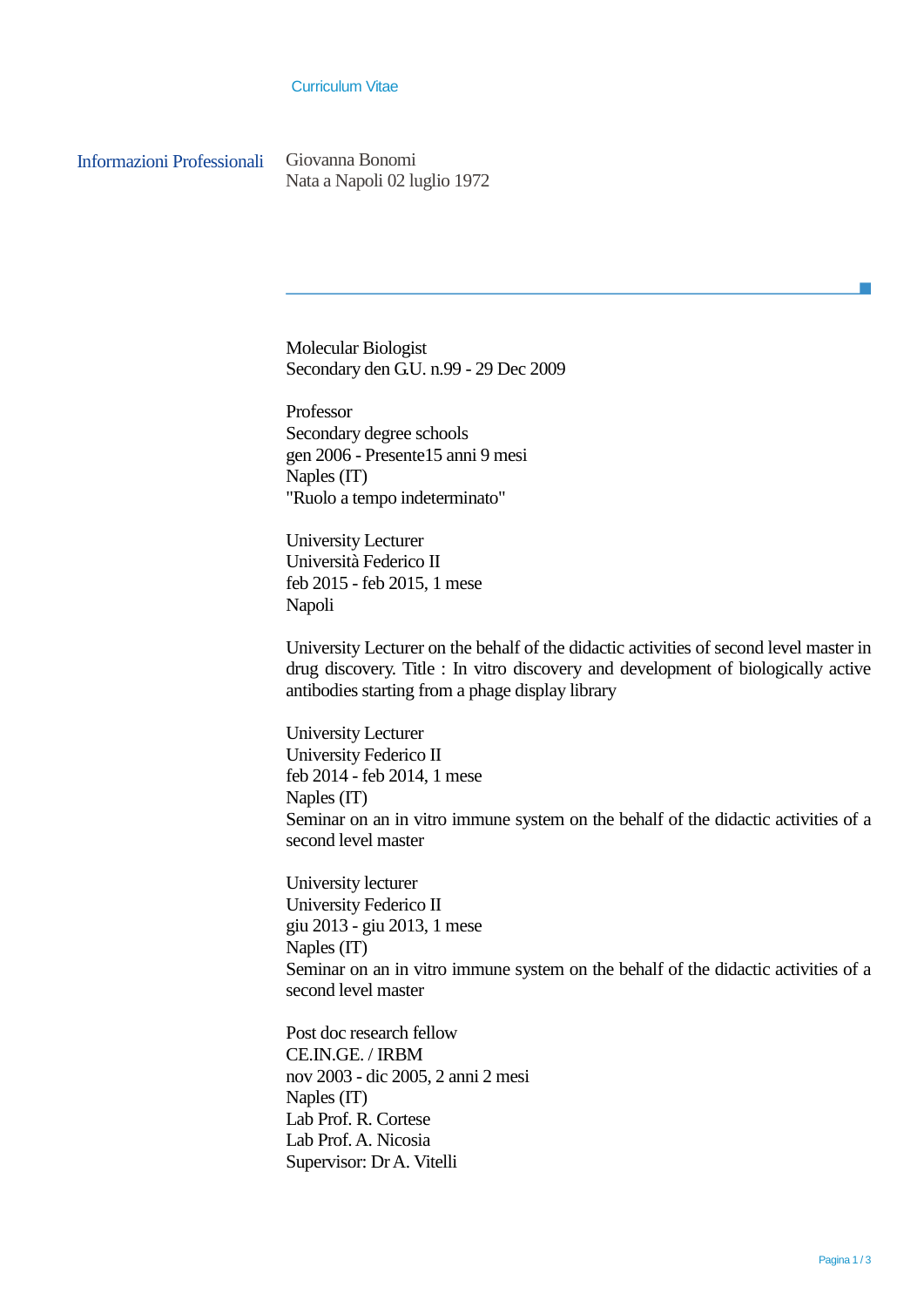An in vitro immune system for drug discovery and development (phage display technology and functional assays)

PhD fellow and degree in Chemical Science - section Physical Chemistry Department of Chemistry University Federico II ott 2000 - ott 2003, 3 anni 1 mese Naples (IT)

Lab. Prof. L. Mazzarella Research fellow Department of Biochemistry University of Lausanne (CH) mag 2000 - nov 20007 mesi Lausanne (CH) Lab. Prof. S. Valitutti Immune system at single cell level by 3D confocal microscopy Research fellow I.G.B. CNR 1995 - 2000, 5 anni Naples (IT) Lab Director Dr J. Guardiola Immune system and vaccine

## FORMAZIONE

CNR Public competition cod. SS19/1 - G.U. n.99 - 29 Dec 2009

Qualification to a level III-researcher position at I.C.B. CNR Sassari (IT)

Attività e associazioni: theme: Drug design and development. National public competition • Qualifying examination as Professor of Natural Sciences, Chemistry and Microbiology

Attività e associazioni: in primary and secondary degree schools University Federico II, Naples (IT)

Biological Sciences 110/110 cum laude"Federico II " University - Naples110/110 cum laude University Federico II Naples (IT)

PhD on Protein structure/function by X Ray diffraction and spectroscopy Università degli Studi di Napoli 'Federico II'

Università degli Studi di Napoli 'Federico II' • Qualifying examination as Biologist (Profession)

**GRUPPO**